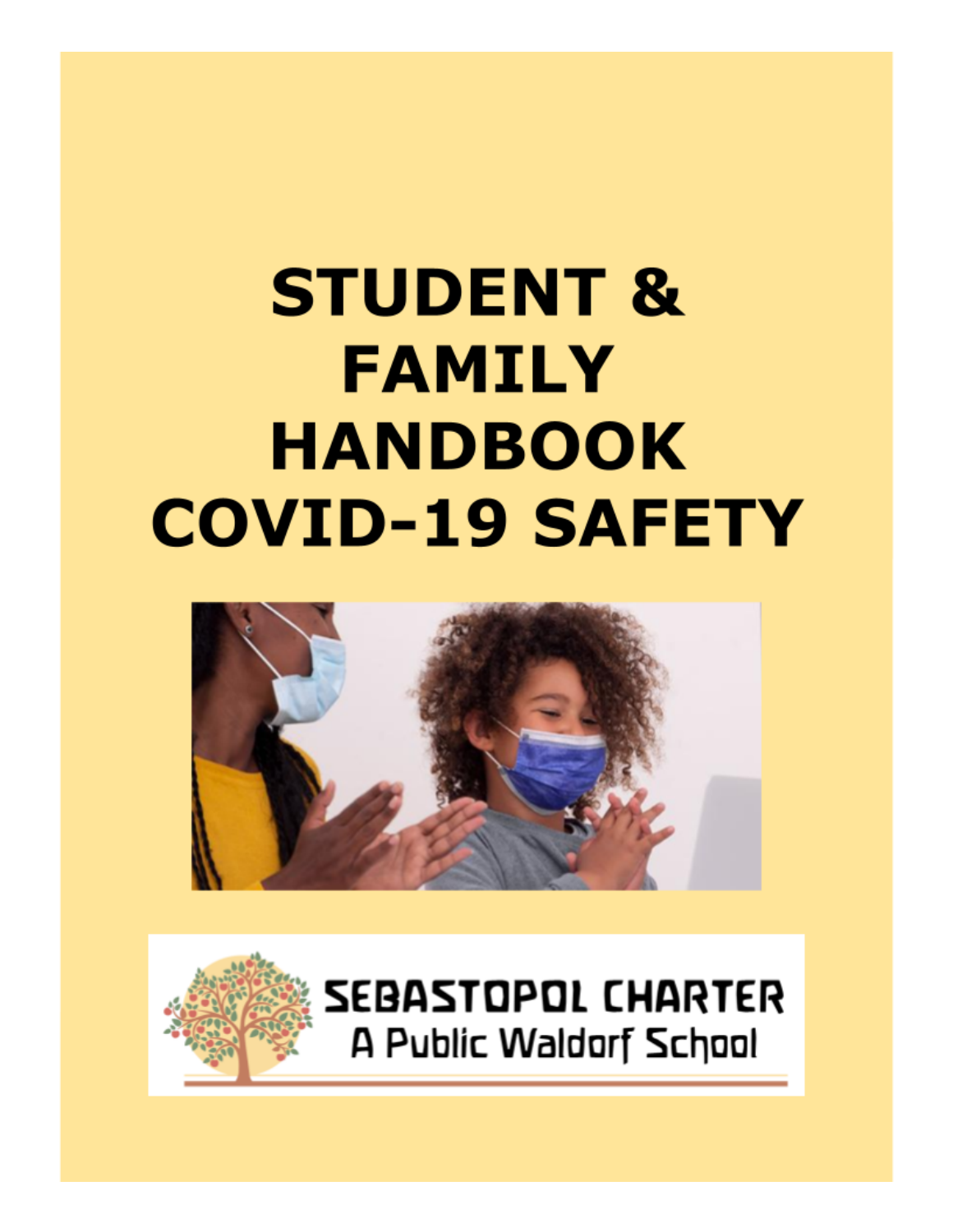## **OVERVIEW**

The goal of Sebastopol Charter School is to ensure a safer return to school for all students and staff. This handbook was developed in partnership with the Sonoma County Office of Education (SCOE) and reviewed by the Sonoma County Department of Health Services (SCDHS) to support a healthier school environment during the COVID-19 pandemic. We are implementing enhanced health and safety practices and protocols, which includes intensifying cleaning and disinfecting of common spaces, restrooms, and frequently touched surfaces throughout our schools, maintaining physical distancing and stable classroom cohorts, and increasing personal protective behaviors (e.g., handwashing and face covering) based on guidance from the Sonoma County Office of Education (SCOE), Sonoma County Department of Health Services (SCDHS), California Department of Education (CDE), the California Department of Public Health (CDPH), and the Centers for Disease Control (CDC).

## **Please follow these guidelines to help us maintain a safe and healthy learning environment:**

- ❏ Instruct your child / children in proper hand hygiene and respiratory etiquette.
- ❏ Limit travel and social activity to reduce possible exposure to COVID-19.
- ❏ Limit participation in group activities and gatherings with mixed households.
- ❏ Wear face coverings in any indoor setting.
	- ❏ Face coverings are required for all students in any indoor setting and highly recommended for outdoor spaces.
	- ❏ Instruct your child in safely wearing and taking off face covers. Ensure your child arrives at school with a face covering daily (pack a back-up face covering in their backpack).
- ❏ Plan for possible class or school closures.
- ❏ Review the site-specific protection plan (SSPP). Talk to your child about precautions to take at school.
- ❏ Instruct your child to visit the school office only if they feel sick. It is a high-risk area.
- ❏ Check your household and child / children each morning for signs of illness. Do not send your child if they show any symptoms.
	- ❏ Do not pre-medicate your child with symptomatic relief medications (e.g., ibuprofen [Motrin], acetaminophen [Tylenol], pseudoephedrine / Sudafed, diphenhydramine [Benadryl]) unless for known, chronic conditions; e.g., seasonal allergies; sinusitis)
	- ❏ Do NOT send your child / children to school if they exhibit any symptoms of COVID-19. Per [CDC,](https://www.cdc.gov/coronavirus/2019-ncov/symptoms-testing/symptoms.html) people with COVID-19 have had a wide range of symptoms reported –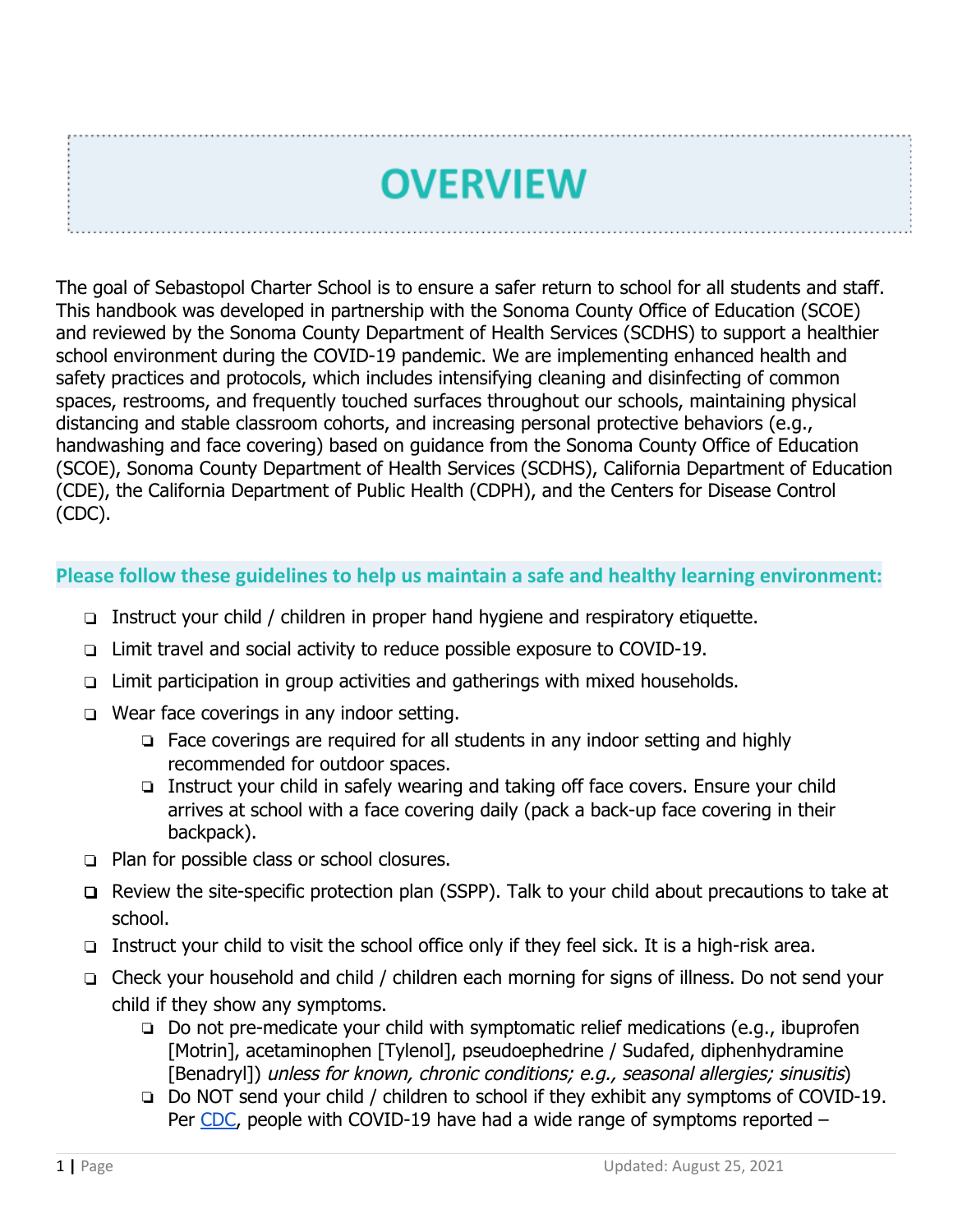ranging from mild symptoms to severe illness. Symptoms may appear 2-14 days after exposure to the virus.

- ❏ Contact your healthcare provider immediately to discuss testing for appropriate household members.
- ❏ Students with the following more common symptoms of COVID-19 must be

tested for COVID-19 or provide a healthcare providers note clearing the student of COVID-19 or stay at home and isolate for at least 10 days:

- Fever  $(100.0^\circ \text{ or higher})$  or chills
- Cough
- Sore throat
- Shortness of breath or difficulty breathing
- Not being able to taste or smell
- Headache
- Diarrhea
- Nausea or vomiting
- Students may return to school after they test negative for COVID-19 (PCR) test only) with copy of a negative test and/or after their healthcare provider provides an alternate diagnosis - e.g., migraine, strep throat and their symptoms are improving and they are fever-free for 24 hours without the use of fever-reducing medications.
- ❏ Students who exhibit the following less common symptoms must be evaluated by a healthcare provider to determine if COVID-19 testing is required:
	- New onset of stuffy or runny nose (different from pre-existing allergies)
	- Body aches
	- Fatique or lethargy.
	- Our school must receive communication from the healthcare provider that the student may return to school (e.g., doctor's note, fax, phone call).
- ❏ **Notify the school** immediately if:
	- If your child is being evaluated for COVID-19, they may return to school with a negative test or if they have received an alternate diagnosis made by their healthcare provider and followed any criteria for returning to school related to that diagnosis.
	- If a household member is being evaluated for COVID-19, the household member must [isolate / quarantine](https://socoemergency.org/emergency/novel-coronavirus/health-orders/home-isolation-and-quarantine-instructions/) as appropriate.
		- ❏ If you have been exposed to a COVID-19 person and are vaccinated (student, staff, parent): There is no need to quarantine. It is highly recommended to be tested after the third day of being exposed to the person. Monitor for symptoms for 14 days after exposure and test immediately if you experience any symptoms.
		- ❏ If you have been exposed to a COVID-19 person and are unvaccinated (staff, parent): You must quarantine for 10 to 14 days depending on COVID-19 testing. If you test negative during your quarantine period on day 8, you can return on day 11. If you

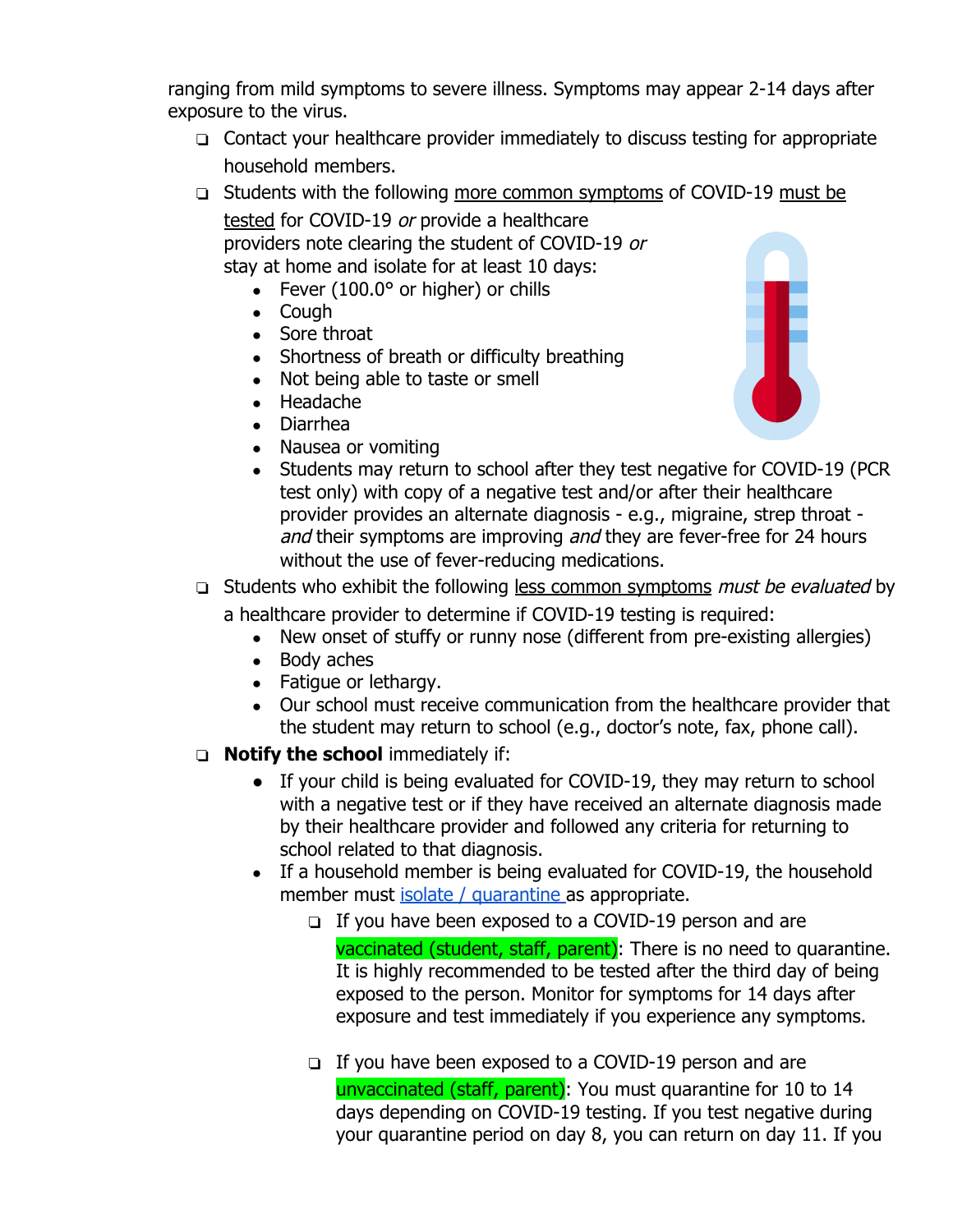do not test during your quarantine period, you may return on day 15. Monitor for symptoms for 14 days after exposure and test immediately if you experience any symptoms.

- □ If you are an *unvaccinated student* and have a mask-on-mask exposure: Mask-on-mask exposure means both students were wearing masks the entire time of exposure. This only applies to students, not adults. This situation is called a Modified Quarantine. Students may come to school if they are a) asymptomatic; b) continue to mask at all times; c) undergo twice weekly testing during the 10 days of quarantine; d) may not attend after-school activities. Monitor for symptoms for 14 days after exposure and test immediately if you experience any symptoms.
- □ If you are an *unvaccinated student* and have a partially masked or no mask exposure: You must quarantine for 7 to 10 days depending on COVID-19 testing. If you test negative during your quarantine period on day 6, you may return on day 8. If you do not test during your quarantine period, you may return on day 11. Monitor for symptoms for 14 days after exposure and test immediately if you experience any symptoms.

## **More resources can be found at:**

[Sonoma County Emergency and Preparedness Information](https://socoemergency.org/) [Coronavirus Information for Schools and Families](https://www.scoe.org/pub/htdocs/coronavirus.html)

For questions about COVID-19, please call the Sonoma County Health and Human Services phone call center at (707) 565-4400.

## **PREVENTATIVE MEASURES AT SCHOOL**

## **When to Stay Home from School**

- 1. If they have a **fever of 100.0°F or higher or any symptoms of illness.**
	- Parents / guardians should check their child / children for symptoms of illness **every morning** before bringing them to school. If your child has any of the following more common symptoms of COVID-19, they must be tested for COVID-19 or stay at home and isolate for at least 10 days.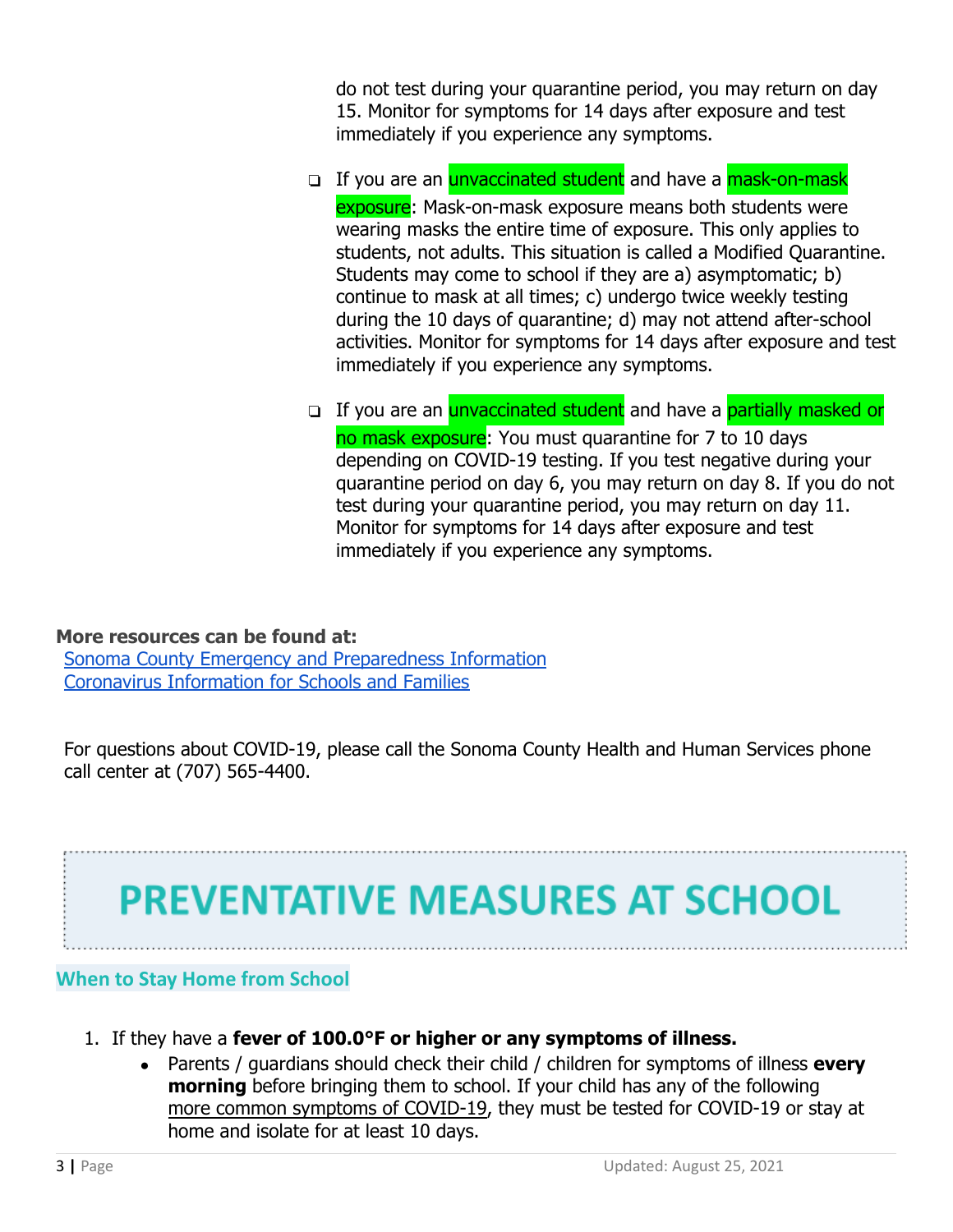- Fever (100.0°F or higher) or chills
- Cough
- Sore throat
- Shortness of breath or difficulty breathing
- Not being able to taste or smell
- Headache
- **Diarrhea**
- Nausea or vomiting

Students who exhibit the following less common symptoms of COVID-19 must be

evaluated by a healthcare provider to determine if COVID-19 testing indicated:

- New onset of stuffy or runny nose (different from pre-existing allergies)
- Body aches
- Fatigue or lethargy
- 2. If a household member (incl. caregiver) has symptoms of COVID-19. They should contact their healthcare provider to schedule testing immediately. If the household member tests positive for COVID-19, your family must [quarantine](https://socoemergency.org/emergency/novel-coronavirus/health-orders/home-isolation-and-quarantine-instructions/) for 14 days from their last contact.
- 3. If they had close contact with a person who tested positive for COVID-19 (e.g., relative, friend). If your child has had close contact with someone who has tested positive for COVID-19, they must stay at home and [quarantine](https://socoemergency.org/emergency/novel-coronavirus/health-orders/home-isolation-and-quarantine-instructions/) for 14 days after their last contact with the person who has COVID-19.
- 4. Students with known underlying health conditions may be at increased risk of severe illness. These health conditions may include Diabetes (Type I and II), immune system deficiencies, or chronic respiratory conditions. If your child has a chronic health condition, please consult with your child's healthcare provider to determine if/when it is safe to attend school.

Any student or staff member who has tested positive for COVID-19 or who has been exposed to COVID-19 must stay home from school and follow Sonoma County Public Health's [At Home](https://socoemergency.org/emergency/novel-coronavirus/health-orders/home-isolation-and-quarantine-instructions/) [Quarantine & Isolation Safety Guidance](https://socoemergency.org/emergency/novel-coronavirus/health-orders/home-isolation-and-quarantine-instructions/). Parents / guardians must notify Carrie Vazquez, Operations Manager, at the school immediately if their child or household member tests positive for COVID-19 or if a household member may have been exposed to COVID-19. You can contact her through phone, 707-824-9700 x 302 or email, cvazquez@sebastopolcharter.org. This information will be kept confidential.

## **Arrival at School and Departure from School**

Families will be required to do self health checks at home for each child prior to the beginning of school. Do not send your child if they exhibit any symptoms or have a fever.

● Parents will need to stay in the car when they drop off their child / children for Grades 1-8.

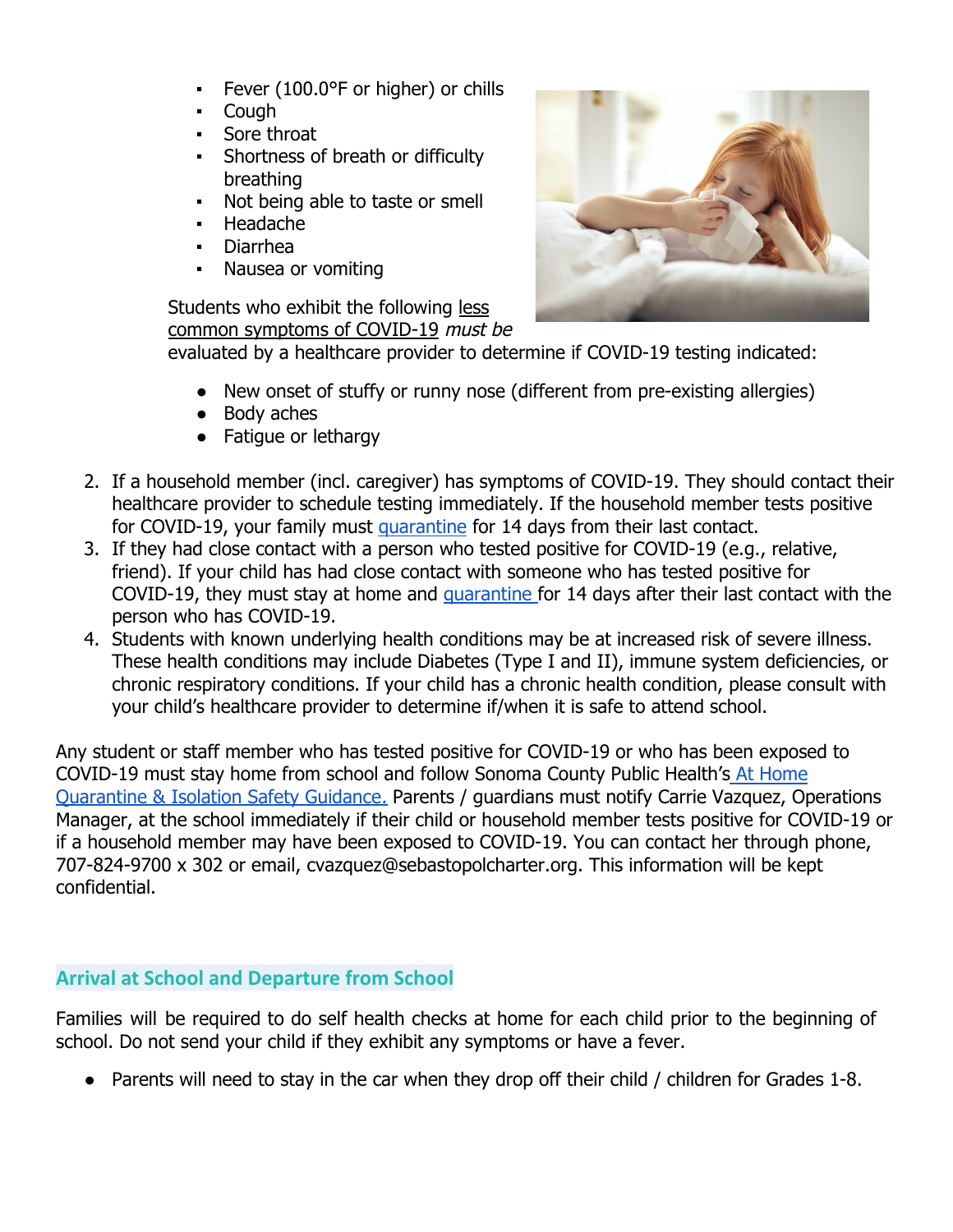- Kindergarten parents can park and walk their kindergartner to the back gate. Once you have dropped your child off, please walk immediately back to your car. This is not the time to socialize with other families.
- Students will need to go directly to their designated classroom.

## **HEALTH AND HYGIENE PRACTICES**

## **Gatherings, Visitors, and Field Trips**



Generally, visitors (including parents) will not be allowed on campus. Parent volunteers (pre-scheduled) will be allowed on-campus with proof of vaccination or a negative COVID-19 test within 72 hours.

Day field trips will be allowed this school year. Overnight field trips are being halted until a further date.

We are halting large scale events with public participation until we feel it is safer to offer these types of gatherings. We will send further information as it becomes available.

## **Shared Objects**

The following guidelines will be followed regarding shared objects:

- Discourage students from sharing items that are difficult to clean, sanitize or disinfect.
- Keep each child's belongings separated from others' and in individually labeled containers, cubbies or other areas.
- Limit sharing of supplies between students and disinfect between uses if sharing is unavoidable.
- Ensure adequate supplies to minimize sharing of high touch materials to the extent possible ( $e.g.,$  assigning each student their own art supplies, equipment) or limit use of supplies and equipment by one group of children at a time and clean and disinfect between uses.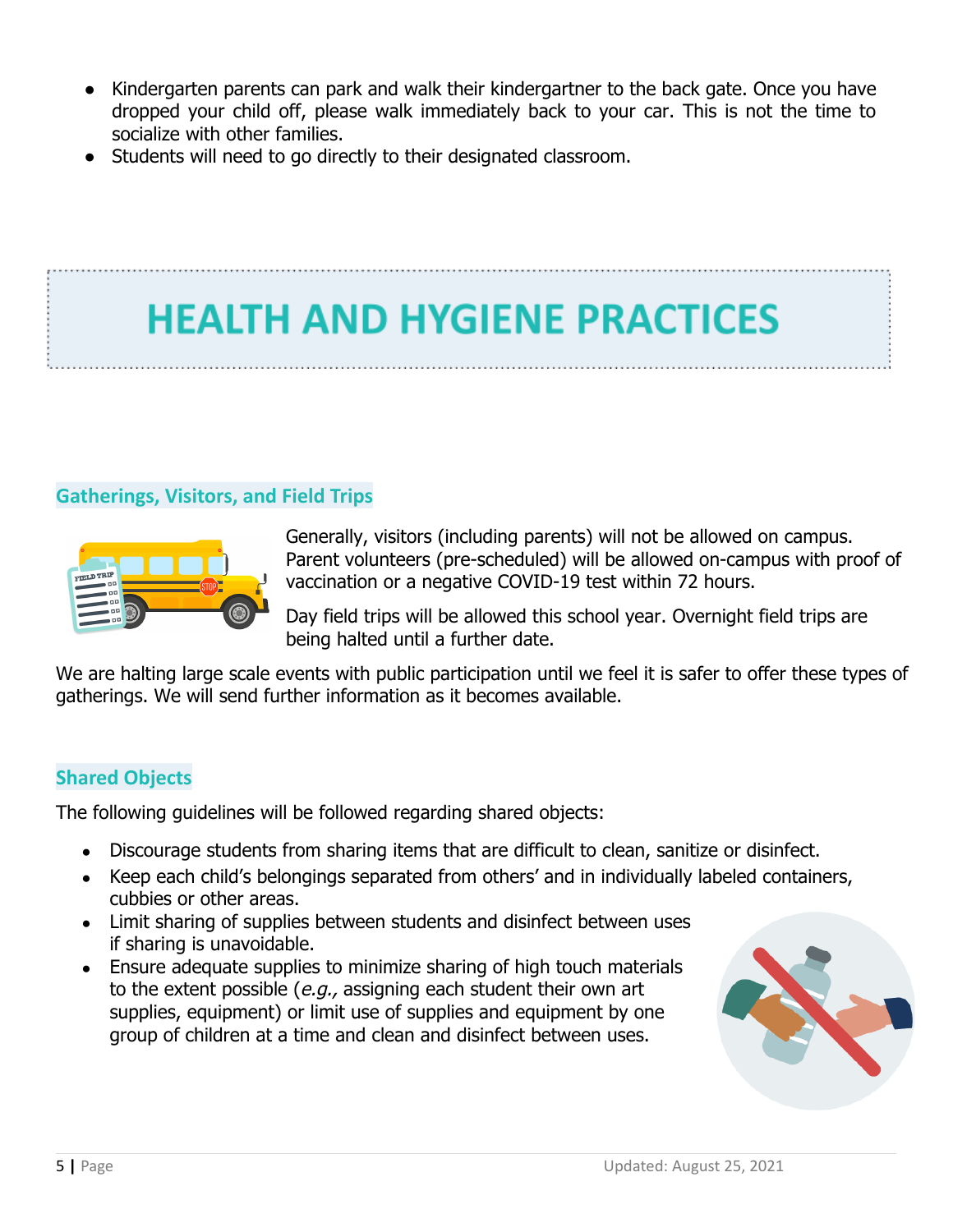### **Water Access**

Students should bring **a personal labeled water bottle of their own from home that they do not share**. Drinking fountains have been turned back to refill water bottles.

## **Food Guidelines and Food Services**

Sebastopol Charter plans to adhere to the following guidelines:

- We will be offering free breakfast meals for anyone who qualifies.
- Students should bring hearty snacks and lunches to sustain them throughout their day at school.
- Students will be required to wash hands or use hand sanitizer before and after any snack/meal time.
- We will continue to use our outdoor shelters for snack and meal times as much as possible.





## **Face Coverings**

California has mandated that face coverings are required in indoor settings and highly recommended in outdoor settings for everyone over age two. This is part of a statewide effort to help stop the spread of COVID-19. Face coverings are **required** to be worn by all staff and

students unless exempt for medical reasons, **in which case a healthcare provider's note is required.** An exempt student may be encouraged to wear a plastic face shield if doing so is appropriate for their age and/or medical or mental health condition. If a student does not have a face covering or has lost theirs, one will be provided. Students who refuse to wear their face covering will be sent home. See the CDPH [Guidance for the Use of Face Coverings](https://www.cdph.ca.gov/Programs/CID/DCDC/CDPH%20Document%20Library/COVID-19/Guidance-for-Face-Coverings_06-18-2020.pdf) for more information.

Face coverings may be removed for meals, snacks, when it needs to be replaced, or outdoors. When a face covering is temporarily removed, it should be placed in a sealable plastic container or bag provided by parents (clearly marked with the student's name).

[Face coverings](https://www.youtube.com/watch?v=tPx1yqvJgf4) should not be placed on:

- Children younger than 2 years old
- Anyone who has trouble breathing or is unconscious
- Anyone who is incapacitated or otherwise unable to remove the face-covering without assistance

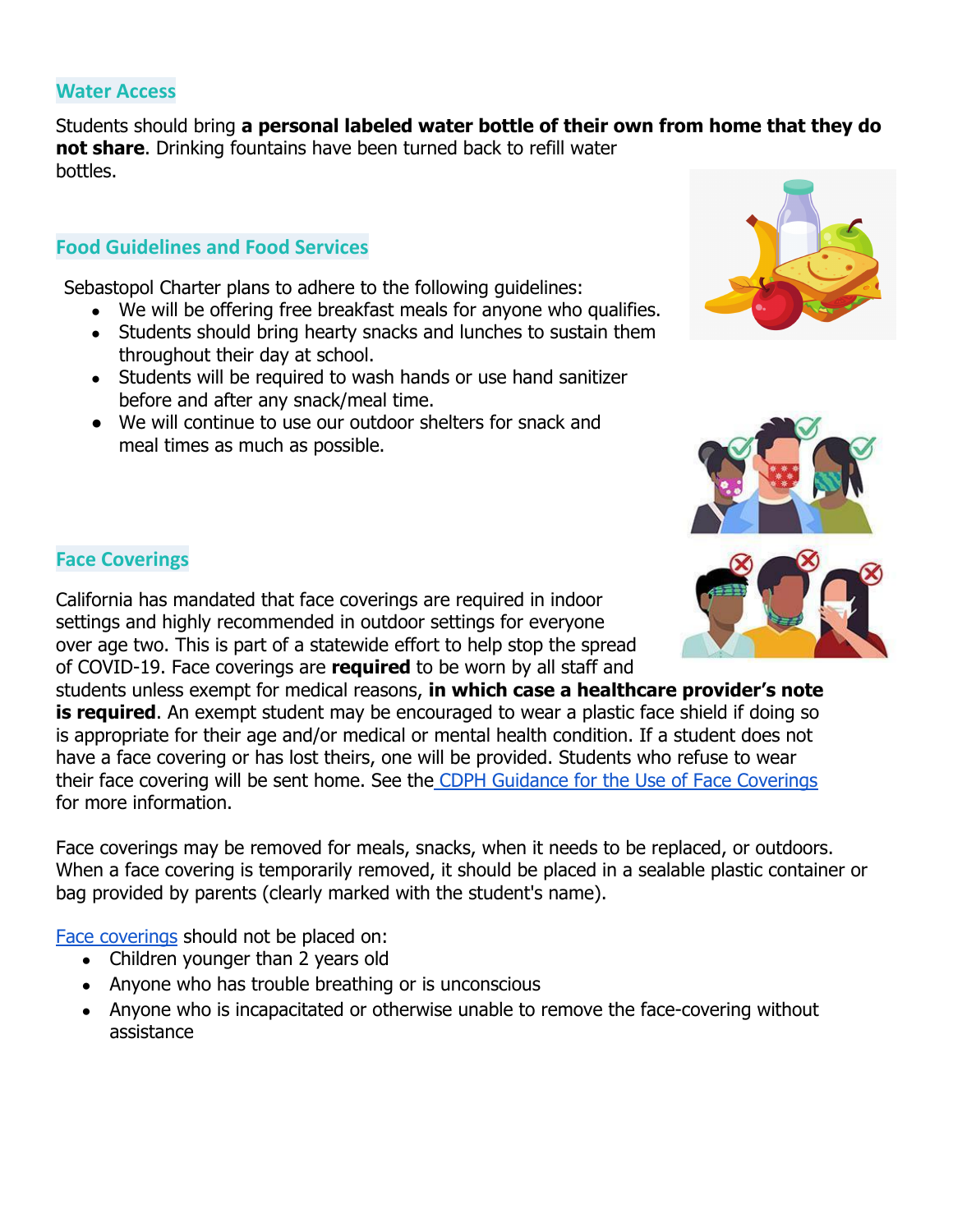## **[Acceptable face coverings](https://www.cdc.gov/coronavirus/2019-ncov/prevent-getting-sick/about-face-coverings.html)**

A face covering means: a covering made of fabric that covers only the nose and mouth and surrounding areas of the lower face. Early research shows a high thread-count cotton outperforms low thread-count and synthetic materials. Examples include: a cloth face cover, homemade ear loop mask, or surgical mask

## **Unacceptable face coverings**

- Halloween or plastic masks, ski masks with holes for the nose or mouth, or masks that have a one-way valve designed for easier breathing (the valves are often a raised plastic disk about the size of a quarter, on the front or side of the mask)
- Face coverings worn by students must be appropriate and meet district dress code requirements (e.g. no inappropriate fabric patterns, no Halloween masks, no hate symbols, etc.)

## **Wearing face coverings correctly**

- Wash your hands before putting on your face covering
- Put it over your nose and mouth and secure it under your chin
- Try to fit it snugly against the sides of your face
- Make sure you can breathe easily
- Avoid touching the face-covering while it is on. If you do need to touch or adjust the face covering, wash your hands right away.

## **Removing face coverings correctly**

Be careful not to touch your eyes, nose, and mouth when removing. Wash hands immediately after removing. CDC How to Safely Wear and Take Off a Cloth Face Covering [\(English\)](https://www.cdc.gov/coronavirus/2019-ncov/prevent-getting-sick/how-to-wear-cloth-face-coverings.html) ([Spanish\)](https://espanol.cdc.gov/coronavirus/2019-ncov/prevent-getting-sick/how-to-wear-cloth-face-coverings.html)

- Untie the strings behind your head or stretch the ear loops
- Handle only by the ear loops or ties
- Fold outside corners together
- Place covering in the washing machine (learn more about [how to wash face coverings.](https://www.cdc.gov/coronavirus/2019-ncov/prevent-getting-sick/how-to-wash-cloth-face-coverings.html))

## **Hand Hygiene**

Frequent hand hygiene is one of the most important preventative practices to help slow the spread of COVID-19 and will be encouraged at school.

Students and staff will be required to wash or sanitize their hands upon arrival to school each day before entering the classroom. Time for hand hygiene will be scheduled

throughout the day including before eating and before returning to the classroom after recess.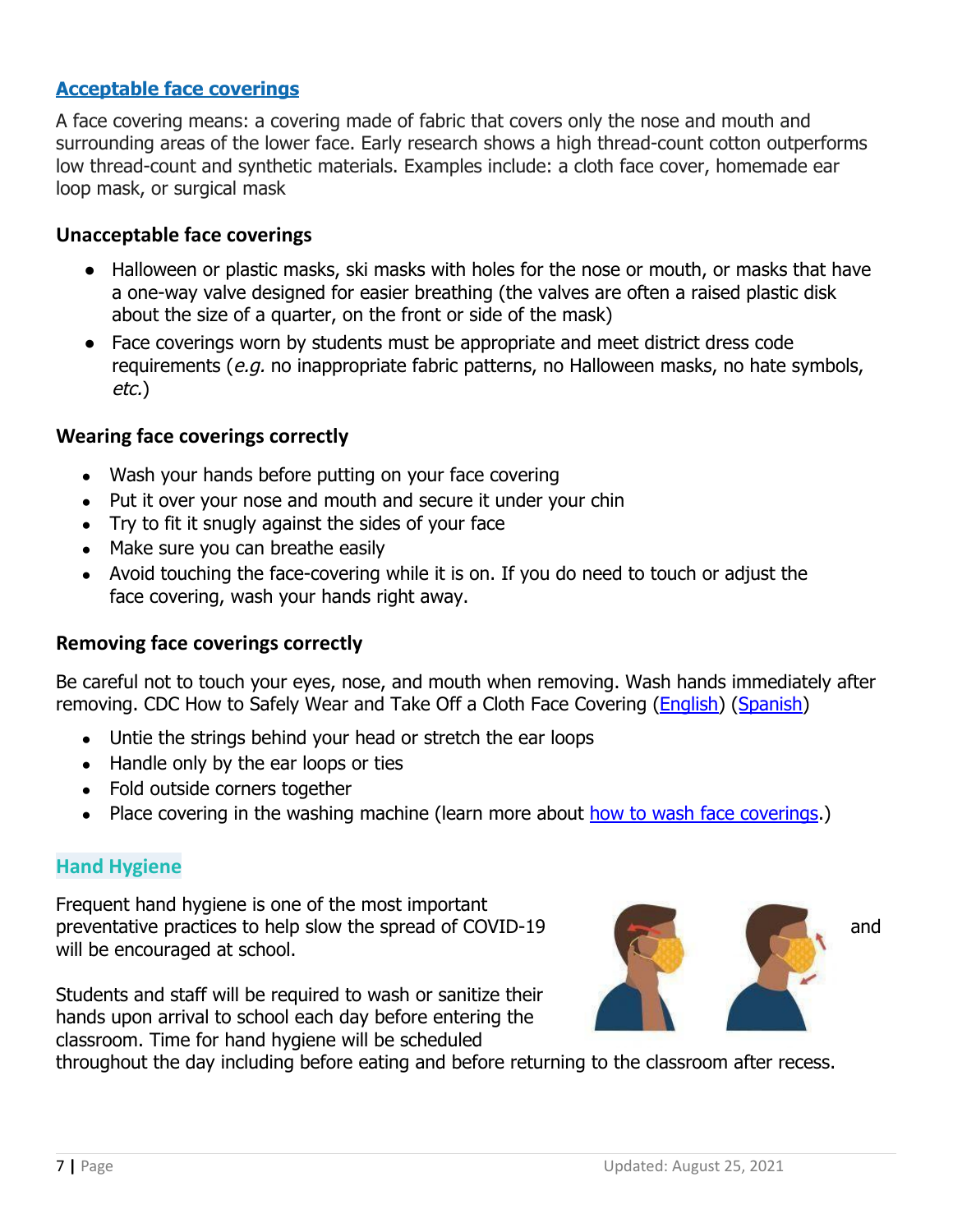## **Five steps to proper handwashing**

- 1. Wet your hands with clean, running water (warm or cold), turn off the tap, and apply soap.
- 2. Lather your hands by rubbing them together with the soap. Lather the backs of your hands, between your fingers, and under your nails.
- 3. Scrub your hands for at least 20 seconds. Need a timer? Hum the "Happy Birthday" song from beginning to end twice.
- 4. Rinse your hands well under clean, running water.
- 5. Dry your hands using a clean towel or air dry them.

[Handwashing is a Family Activity](https://www.cdc.gov/handwashing/handwashing-family.html)



## **How to use hand sanitizer**

- Apply the hand sanitizer to the palm of one hand (read the label to learn the correct amount).
- Rub the sanitizer over all the surfaces of your hands and fingers until your hands are dry. This should take around 20 seconds.

## **Cough Etiquette and Other Important Health and Hygiene Practices**

Please help us teach your child / children these important preventative measures to reduce the spread of COVID-19 and other illnesses.

- Cough and sneeze away from other people, and into a tissue or into the crook of the elbow, throw the tissue into the trash right away and wash hands.
- Avoid touching the eyes, nose, and mouth with unwashed hands.
- Avoid close contact with anyone who is sick.

*Encourage your child to ask questions and express their feelings with you and their teachers. Remember that your child may have different reactions to stress; be patient and understanding. Prevent stigma by using facts and reminding students to be considerate of one another.*

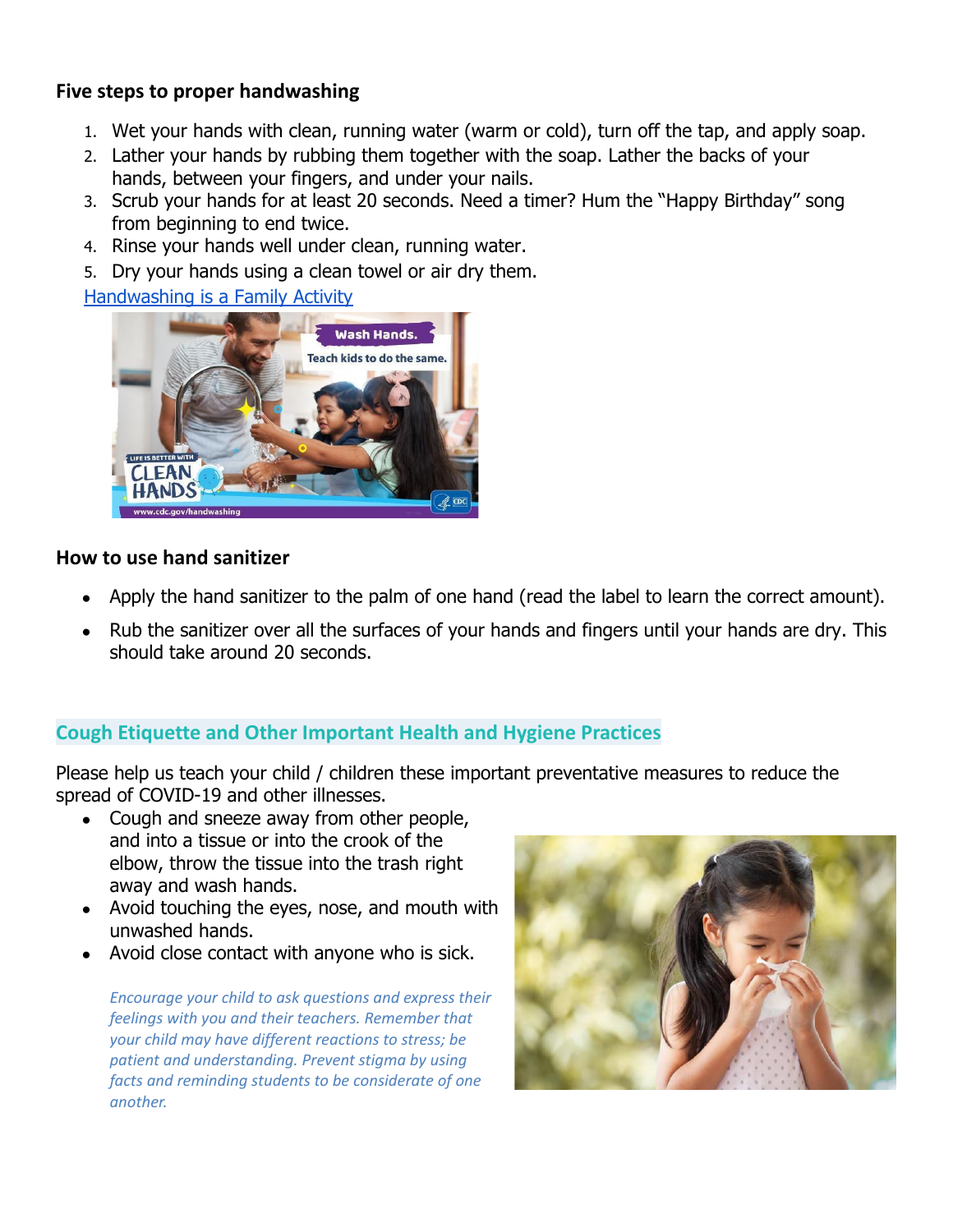**Immunization requirements for admission to school remain unchanged for the 2021-2022 school year. According to the California Department of Public Health's Shots for School website <https://www.shotsforschool.org>**

## **SCHOOL OFFICE**

If a child develops symptoms at school, parents / quardians will be contacted to pick up their child *within 30 minutes. If the school is unable to reach the child's parents within 10 minutes, the* emergency contact will be called to pick up the child. The student cannot wait in an isolation area for *the rest of the school day.*

Parents / guardians, teachers, and staff should instruct students to visit the school office only if they are sick or injured. The school office is a high-risk area that should only be used if medical assistance is necessary. If the health concern is not urgent, teachers and staff will attempt to resolve the matter with first aid interventions before sending a student to the school health office.

## **If you or your children are feeling worried or anxious, they can sometimes present with physical symptoms (e.g., headache, abdominal pain). [Help](https://childmind.org/article/anxiety-and-coping-with-coronavirus/) your child learn how to deal with that anxiety in a [healthy way](https://childmind.org/article/self-care-in-the-time-of-coronavirus/)**.

### **Isolation Protocol: If a Student Develops Symptoms at School**

If a student develops a fever of 100.0°F or higher and/or symptoms consistent with COVID-19, your child will be placed in an isolation area and observed until they are picked up. Students must be picked up within 30 minutes by you or your identified emergency contact.

- Parents / guardians must always have a plan for picking up their child. Siblings and/or other household members attending school must also be picked up.
- If a student starts exhibiting symptoms, staff will assure the student is wearing a mask. If not, the student will have a mask placed on them and isolated.
	- **○** Symptomatic students should be picked up **within 30 minutes** by their parent or guardian (or the emergency contact if the school is unable to reach the parent after 10 minutes). **The student cannot wait in an isolation area for the rest of the school day.**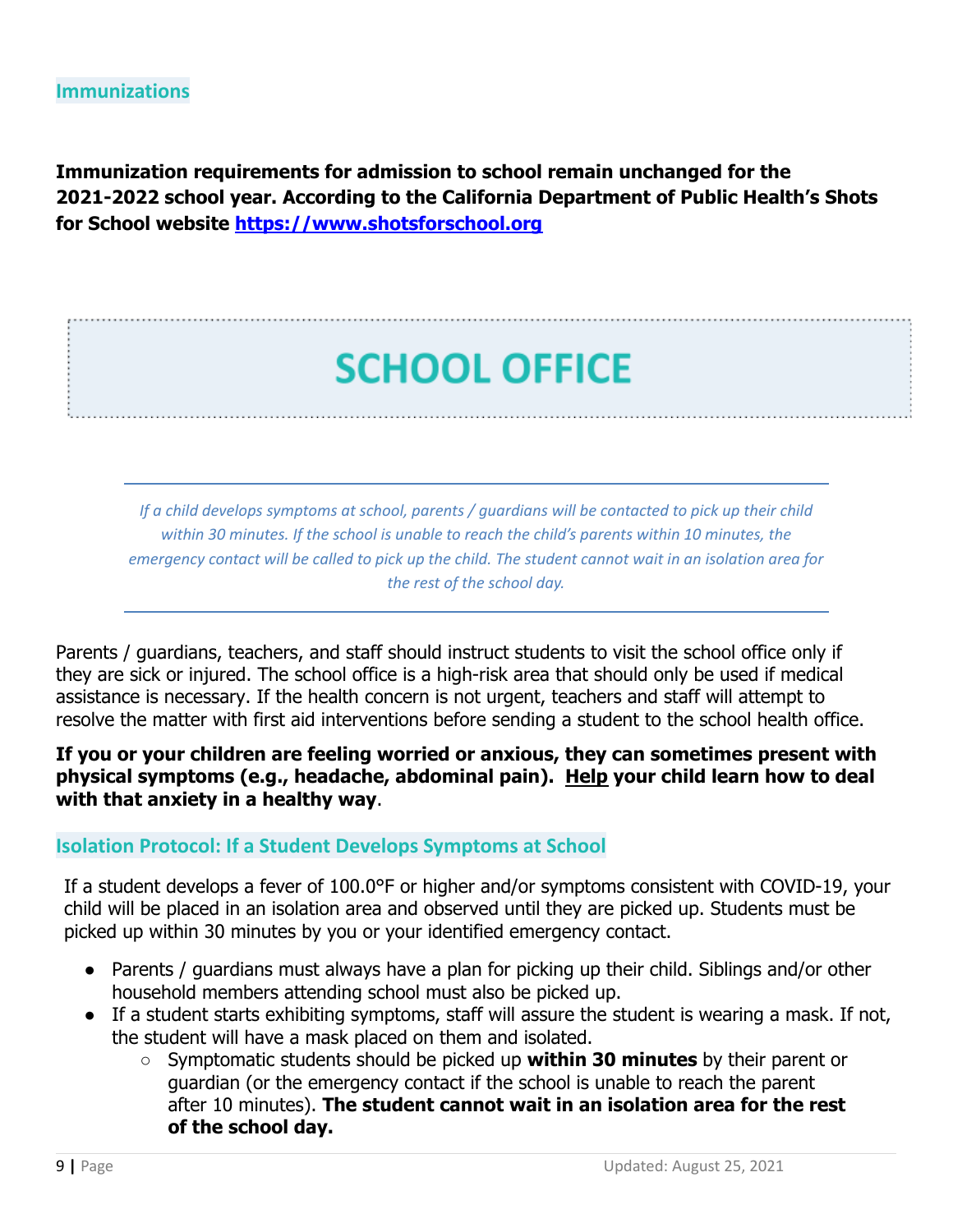- When the parent arrives to pick up their child, stay in the car, call the office, and wait for the child to be escorted outside. Parents and other visitors are not allowed on campus during this time. Please call 707-824-9700 x 300
- Please contact your child's healthcare provider to schedule an appointment and/or schedule COVID-19 testing. Your child, their siblings, and other household members attending school will not be allowed to return to school until the symptomatic child has been without fever for at least 24 hours AND tests negative for COVID-19 or completes 10 days of isolation.
- Please contact **Carrie Vazquez, Operations Manager,** at your school as soon as possible if your child / children are diagnosed with COVID-19. You can reach her at 707-824-9700 x 302 or cvazquez@sebastopolcharter.org.
- *●* Important Note: Children who are [isolating](https://www.cdc.gov/coronavirus/2019-ncov/if-you-are-sick/isolation.html) or [quarantining](https://www.cdc.gov/coronavirus/2019-ncov/if-you-are-sick/quarantine.html) at home cannot participate either in in-person instruction or in any extra-curricular activities (incl. youth sports).
	- Isolation (Separating from others if you have COVID-19): People who are in isolation should stay home until it's safe for them to be around others. In the home, anyone sick or infected should separate themselves from others by staying in a specific "sick room" or area and using a separate bathroom (if available).
	- Quarantine (Staying home if exposed to COVID-19): People in quarantine should stay home, separate themselves from others, and monitor their health.

## **Multisystem Inflammatory Syndrome in Children (MIS-C)**

Some children infected with COVID-19 develop an extremely rare condition called [Multisystem](https://www.cdc.gov/coronavirus/2019-ncov/daily-life-coping/children/mis-c.html) [Inflammatory Syndrome in Children \(MIS-C\)](https://www.cdc.gov/coronavirus/2019-ncov/daily-life-coping/children/mis-c.html). Children with MIS-C may have a fever and various symptoms, including abdominal (gut) pain, vomiting, diarrhea, neck pain, rash, bloodshot eyes, or fatigue. Contact your healthcare provider immediately if your child has any of these symptoms.

## **ATTENDANCE POLICIES**

## **To report an illness or absence, please contact your school office.**

- For regular absence, please leave a message on the school attendance line. Please specify the student name, date, and reason for absence.
- Parents / guardians should inform the school immediately if their child / children or household member (incl. caregiver):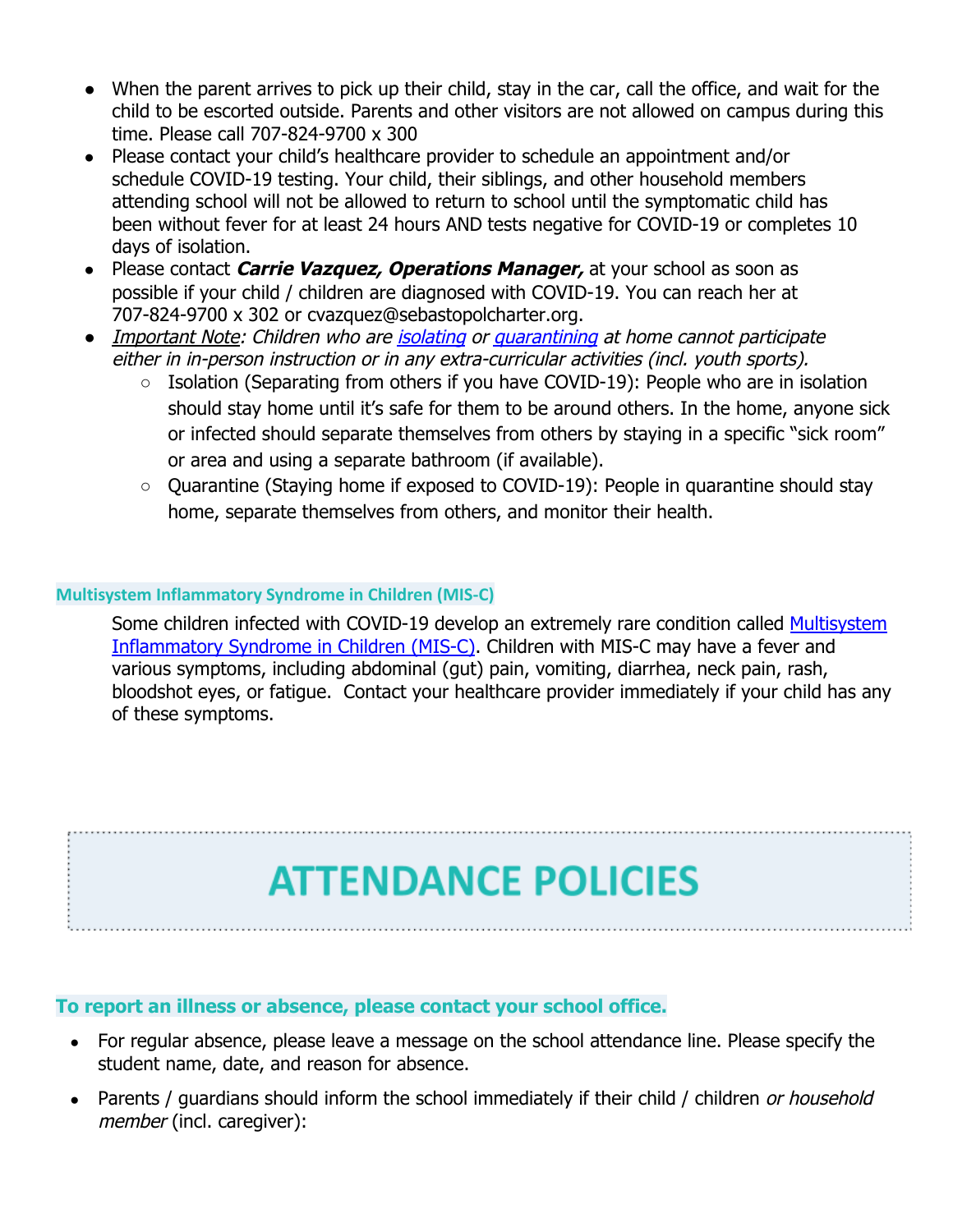- 1) is being evaluated for COVID-19; or,
- 2) if they test positive for COVID-19; or,
- 3) if they may have been exposed to COVID-19.

Contact the Operations Manager at 707-824-9700 x 302 or [cvazquez@sebastopolcharter.org](mailto:cvazquez@sebastopolcharter.org). This information will be kept confidential.

• Student absences related to illness or quarantine are considered excused absences (Ed Code 48205).

## **Community Clinics**

You can find a list of community health centers and clinics in Sonoma County on the [Redwood](https://www.rchc.net/sonoma-county-health-centers/) [Community Health Coalition's website.](https://www.rchc.net/sonoma-county-health-centers/) These health centers and clinics are dedicated to providing high quality, affordable health services to families and children and will serve uninsured/underinsured families.

## **WHEN TO RETURN TO SCHOOL**

## **"My child tested positive for COVID-19 but had no symptoms."**

If your child continues to have no symptoms, they can return to school after 10 days have passed since they had a positive viral test for COVID-19. If your child develops symptoms after testing positive, contact your healthcare provider.

## **"My child tested positive for COVID-19 and had symptoms."**

A child who tested positive for COVID and had symptoms can return to school 10 days after their symptoms first appeared and their symptoms have been improving and they have been fever-free for 24 hours without the use of fever-reducing medications.

### **"My child stayed home or was sent home because of COVID-19 symptoms."**

If your child stayed home or was sent home for COVID-19 symptoms, they may return to school after they test negative for COVID-19 and/or after their healthcare provider provides an alternate diagnosis - e.g., migraine, strep throat - and their symptoms are improving and they are fever-free for 24 hours without the use of fever-reducing medications.

If students do not get tested or do not have an alternate diagnosis, they must isolate for at least 10 days and be fever-free for 24 hours without the use of fever-reducing medications before returning to school.

### **"My child or a household member was exposed to COVID-19 (at school or at home)."**

If you have been exposed to a COVID-19 person and are vaccinated (student, staff, parent):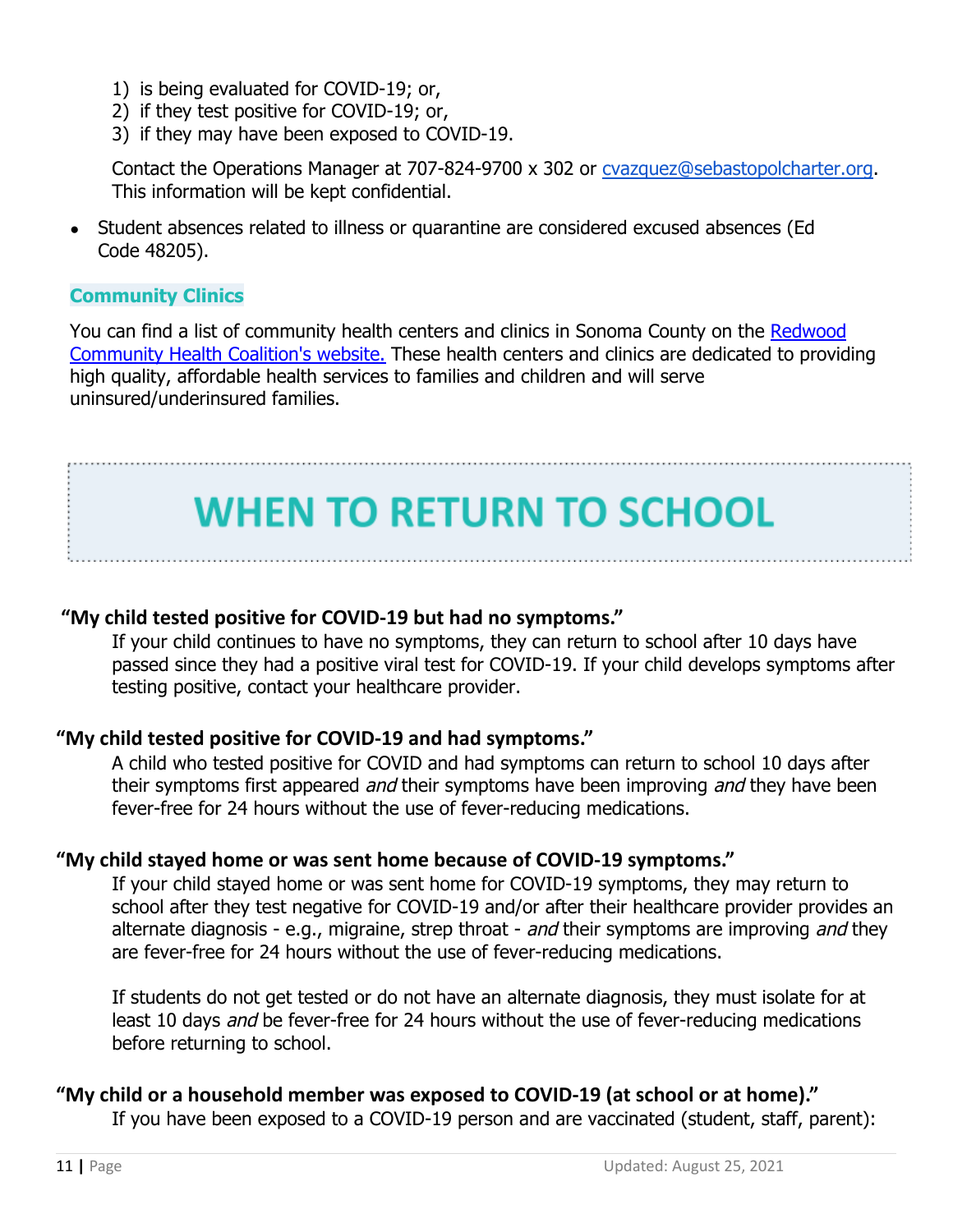There is no need to quarantine. It is highly recommended to be tested after the third day of being exposed to the person. Monitor for symptoms for 14 days after exposure and test immediately if you experience any symptoms.

If you have been exposed to a COVID-19 person and are unvaccinated (staff, parent):

You must quarantine for 10 to 14 days depending on COVID-19 testing. If you test negative during your quarantine period on day 8, you can return on day 11. If you do not test during your quarantine period, you may return on day 15. Monitor for symptoms for 14 days after exposure and test immediately if you experience any symptoms.

If you are an unvaccinated student and have a mask-on-mask exposure:

Mask-on-mask exposure means both students were wearing masks the entire time of exposure. This only applies to students, not adults. This situation is called a Modified Quarantine. Students may come to school if they are a) asymptomatic; b) continue to mask at all times; c) undergo twice weekly testing during the 10 days of quarantine; d) may not attend after-school activities. Monitor for symptoms for 14 days after exposure and test immediately if you experience any symptoms.

If you are an unvaccinated student and have a partially masked or no mask exposure:

You must quarantine for 7 to 10 days depending on COVID-19 testing. If you test negative during your quarantine period on day 6, you may return on day 8. If you do not test during your quarantine period, you may return on day 11. Monitor for symptoms for 14 days after exposure and test immediately if you experience any symptoms.

If your child develops symptoms during quarantine, they may not return to school until 10 days after their symptoms first appeared and their symptoms have been improving and they have been fever-free for 24 hours without the use of fever-reducing medications.

## **"My child was diagnosed with another illness / communicable disease."**

Depending upon the illness, a clearance from the student's healthcare provider will be required for return to school after illness.

Reference: Sonoma County Public Health At Home Quarantine [& Isolation Safety Guidance](https://coronavirus.marinhhs.org/sites/default/files/2020-06/quarantineandisolation-finalfinal2020.05.20revec.pdf).